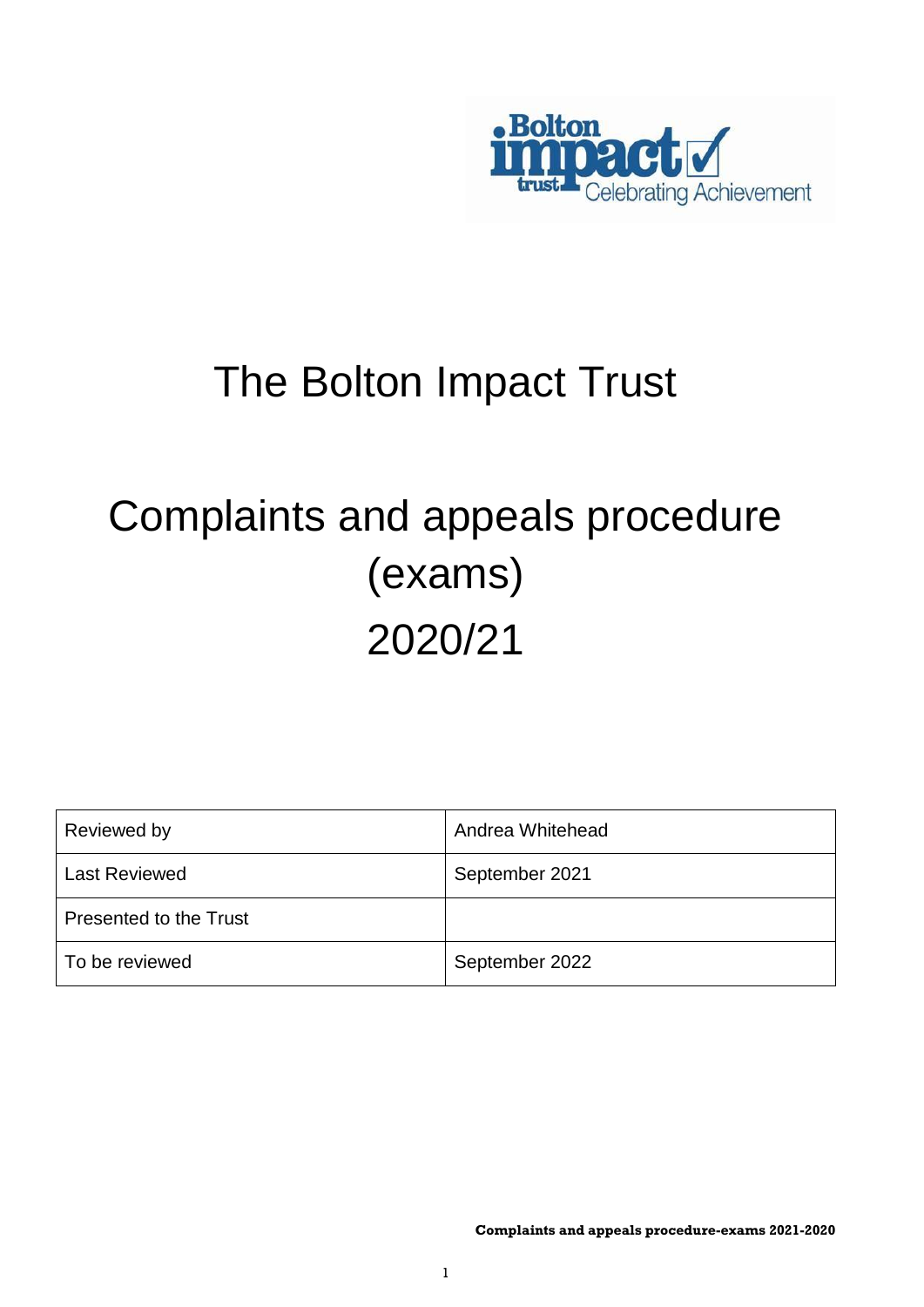Key staff involved in the complaints and appeals procedure

- **Senior Leadership Team**
- Academy Leads
- Exam Officers
- **•** SENCo

# **Purpose of the procedure**

This procedure confirms Bolton Impact Trust compliance with JCQ's General Regulations for Approved Centres 2020-2021, section 5.8 that the centre will *draw to the attention of candidates and their parents/carers their written complaints and appeals procedure which will cover general complaints regarding the centre's delivery or administration of a qualification.*

## **Grounds for complaint**

A candidate (or his/her/parent/carer) may make a complaint on the grounds below (this is not an exhaustive list).

#### **Teaching and learning**

- Quality of teaching and learning, for example
	- o Non-subject specialist teacher without adequate training/subject matter expertise utilised on a long-term basis
	- o Teacher lacking knowledge of new specification/incorrect core content studied/taught
	- o Core content not adequately covered
	- $\circ$  Inadequate feedback for a candidate following assessment(s)
- Pre-release/advance material/set task issued by the awarding body not provided on time to an exam candidate
- The taking of an assessment, which contributes to the final grade of the qualification, not conducted according to the JCQ/awarding body instructions
- The marking of an internal assessment, which contributes to the final grade of the qualification, not undertaken according to the requirements of the awarding body (complainant should refer to the centre's *internal appeals procedure*)
- Centre fails to adhere to its *internal appeals procedure*
- Candidate not informed of his/her centre assessed marks prior to marks being submitted to the awarding body
- Candidate not informed of his/her centre assessed marks in sufficient time to request/appeal a review of marking prior to marks being submitted to the awarding body
- Candidate not given sufficient time to review materials to make a decision whether to request a review of centre assessed marks
- $\bullet$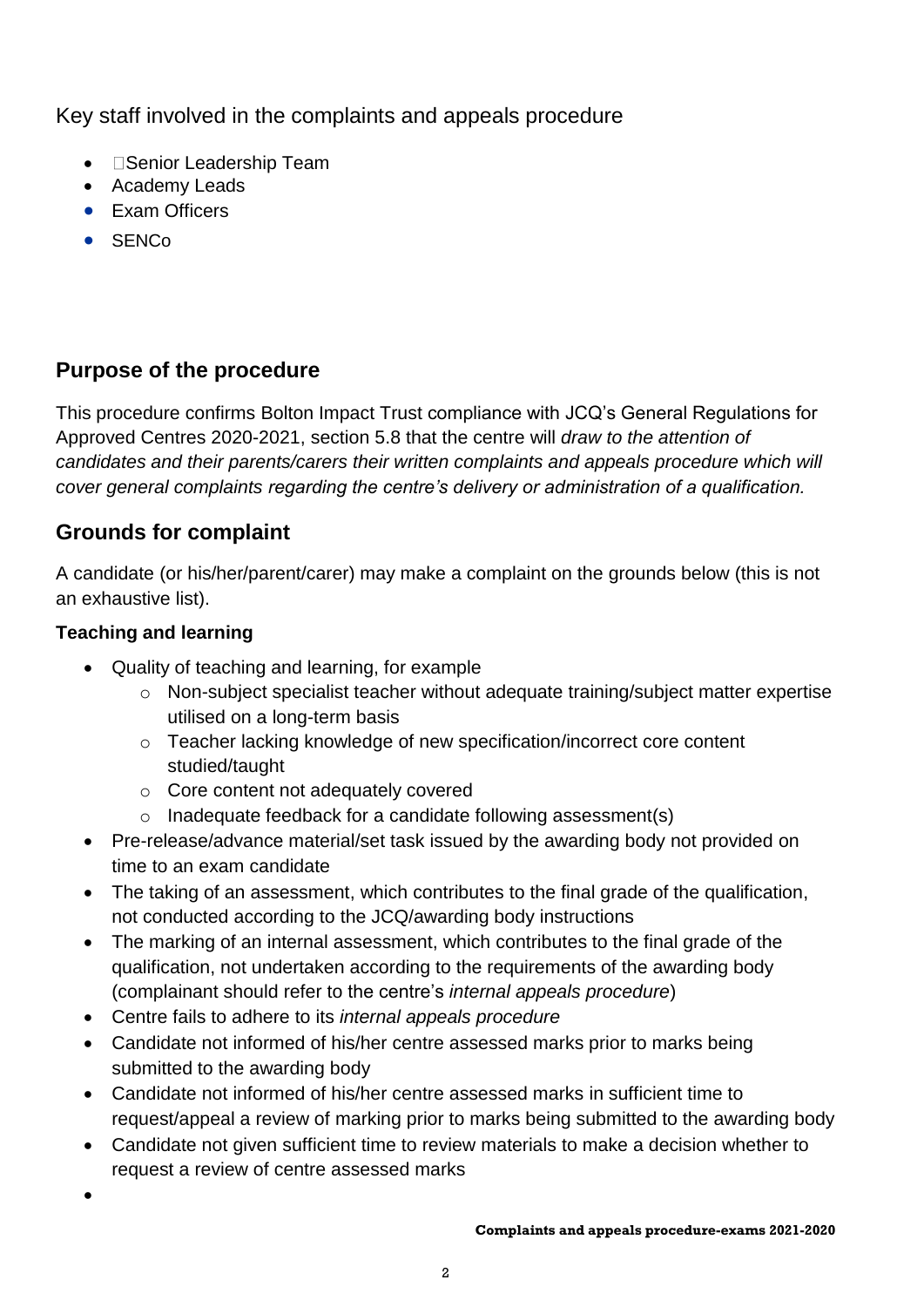#### **Access arrangements**

- Candidate not assessed by the centre's appointed assessor
- Candidate not involved in decisions made regarding his/her access arrangements
- Candidate did not consent to personal data being shared electronically (by the nonacquisition of a signed Data Protection Notice/ candidate data personal consent form )
- Candidate not informed/adequately informed of the arrangements in place and the subjects or components of subjects where the arrangements would not apply
- Exam information not appropriately adapted for a disabled candidate to access it
- Adapted equipment put in place failed during exam/assessment
- Approved access arrangement(s) not put in place at the time of an exam/assessment
- Appropriate arrangements not put in place at the time of an exam/assessment as a consequence of a temporary injury or impairment

#### **Entries**

- Failure to clearly explain a decision of early entry for a qualification to candidate (or parent/carer)
- Candidate not entered/entered late (incurring a late entry fee) for a required exam/assessment
- Candidate entered for a wrong exam/assessment
- Candidate entered for a wrong tier of entry

#### **Conducting examinations**

- Failure to adequately brief candidate on exam timetable/exam regulations prior to exam/assessment taking place
- Room in which exam held did not provide candidate with appropriate conditions for taking the exam
- Inadequate invigilation in exam room
- Failure to conduct exam according to the regulations
- Online system failed during (online) exam/assessment
- Disruption during exam/assessment
- Alleged, suspected or actual malpractice incident not investigated/reported
- Eligible application for special consideration for a candidate not submitted/not submitted to timescale
- Failure to inform/update candidate on the outcome of a special consideration application

#### **Results and Post-results**

- Before exams, candidate not made aware of the arrangements for post-results services and the accessibility of senior members of centre staff after the publication of results
- Candidate not having access to a member of senior staff after the publication of results to discuss/make decision on the submission of an enquiry
- Candidate request for return of work after moderation and work not available/disposed of earlier than allowed in the regulations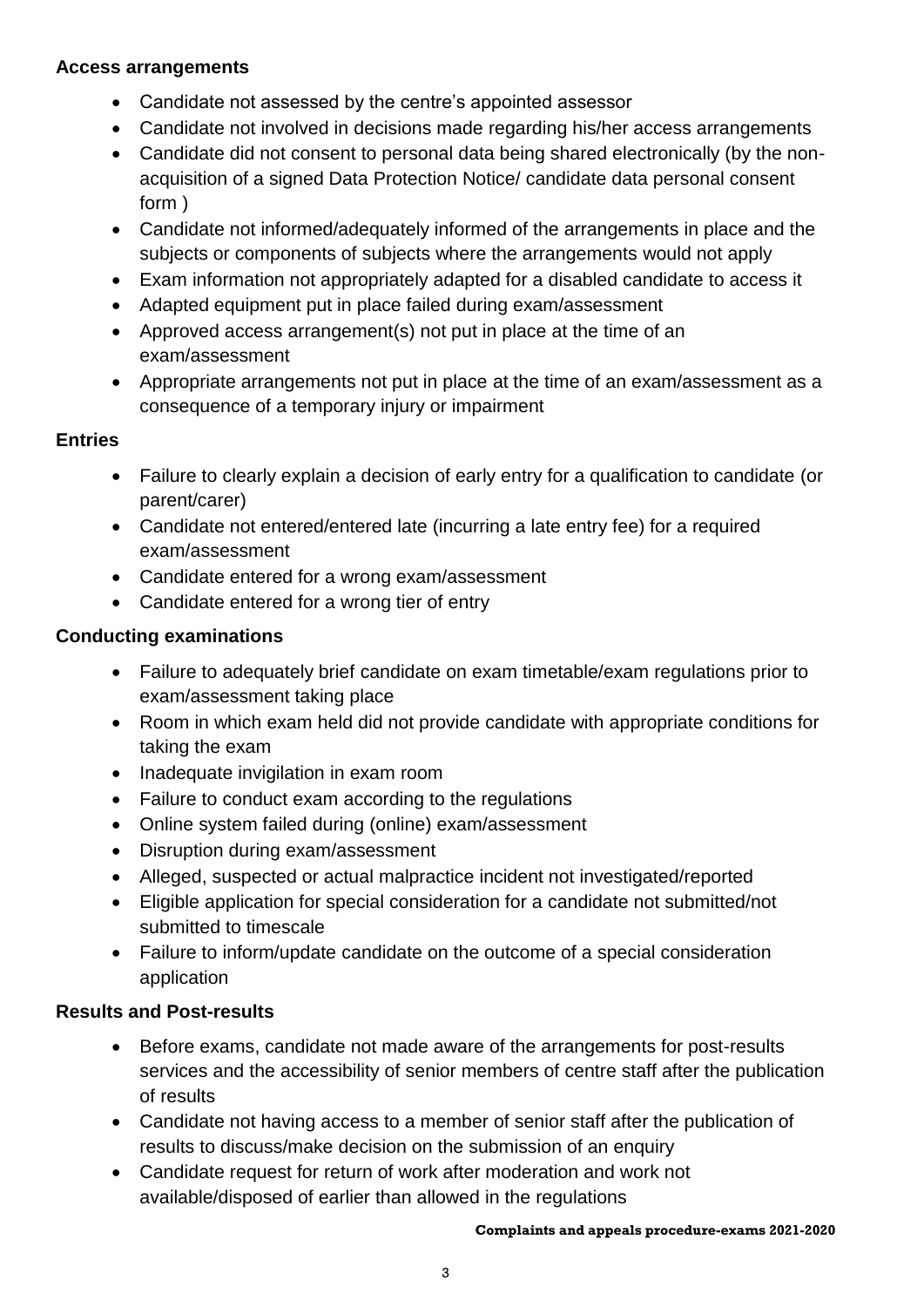- Candidate (or parent/carer) unhappy with a result (complainant to refer via exams officer to awarding body *post-results services*)
- Candidate (or parent/carer) unhappy with a centre decision not to support a clerical check, a review of marking, a review of moderation or an appeal (complainant to refer via [insert who] to the centre's *internal appeals procedure*)
- Centre applied for the wrong post-results service/for the wrong script for a candidate
- Centre missed awarding body deadline to apply for a post-results service
- Centre applied for a post-results service for candidate without gaining required candidate consent/permission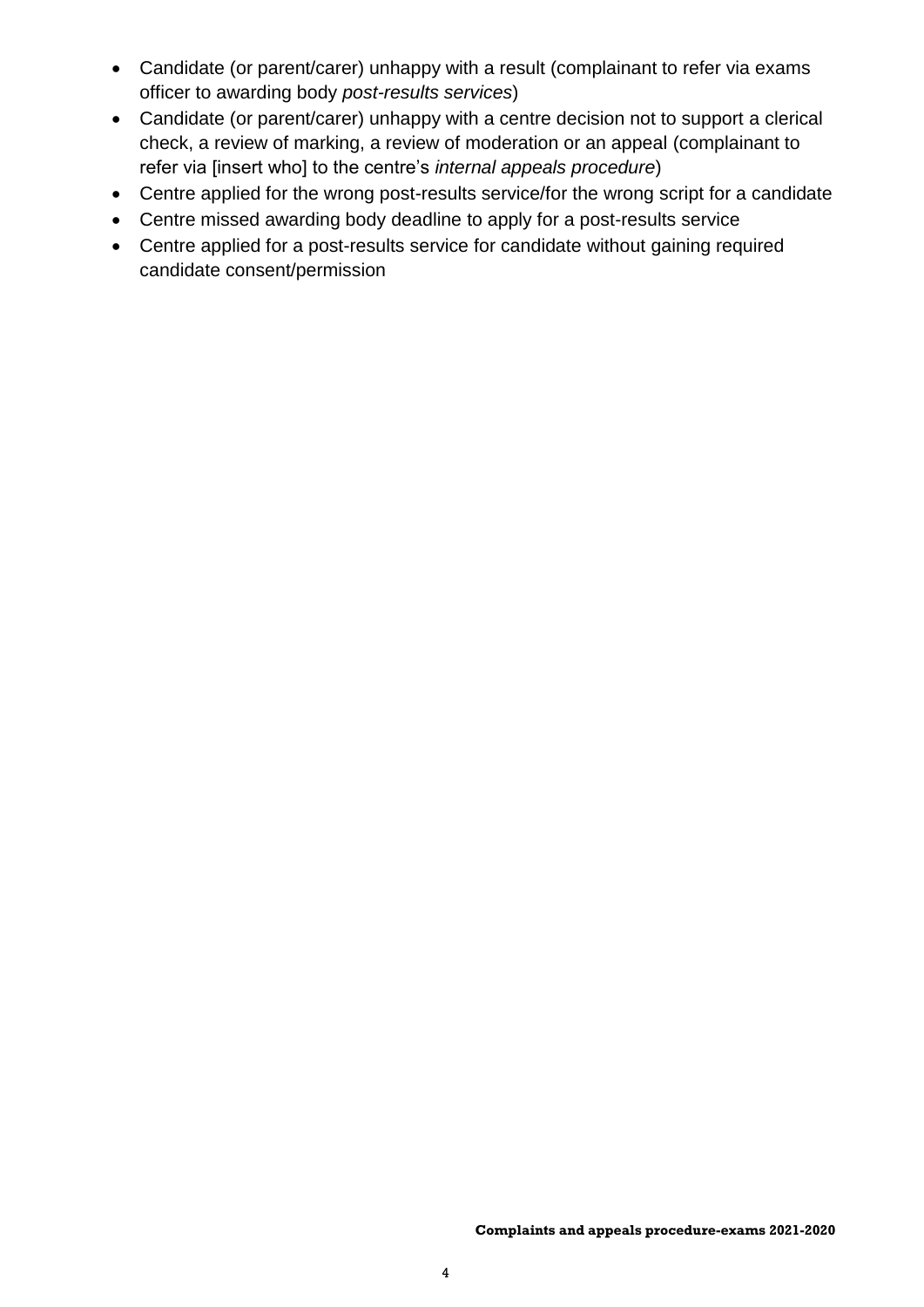### **Complaints and Appeals Procedure**

If a candidate (or his/her parent/carer) has a general concern or complaint about the centre's delivery or administration of a qualification he/she is following, Bolton Impact Trust encourages him/her to try to resolve this informally in the first instance. Bolton Impact Trust process, for example - A concern or complaint should be made in person, by telephone or in writing to the Academy Lead.

If a complaint fails to be resolved informally, the candidate (or his/her parent/carer) is then at liberty to make a formal complaint.

#### **How to make a formal complaint**

- A formal complaint should be submitted in writing by completing a **complaints and appeals form**
- ▶ Forms are available from the Exam Officer
- ▶ Completed forms should be returned to the Academy Lead or Examination Officer
- ▶ Forms received will be logged by the centre and acknowledged within 14 calendar days

#### **How a formal complaint is investigated**

- ▶ The Academy Lead will further investigate or appoint a member of the senior leadership team (who is not involved in the grounds for complaint and has no personal interest in the outcome) to investigate the complaint and report on the findings and conclusion
- $\blacktriangleright$  The findings and conclusion will be provided to the complainant within 4 working weeks

#### **Appeals**

Following the outcome, if the complainant remains dissatisfied and believes there are clear grounds, an appeal can be submitted.

- Any appeal must be submitted in writing by again completing a **complaints and appeals form**
- Forms received will be logged by the centre and acknowledged within 14 calendar days
- The appeal will be referred to Leadership Team
- The Leadership Team will inform the appellant of the final conclusion in due course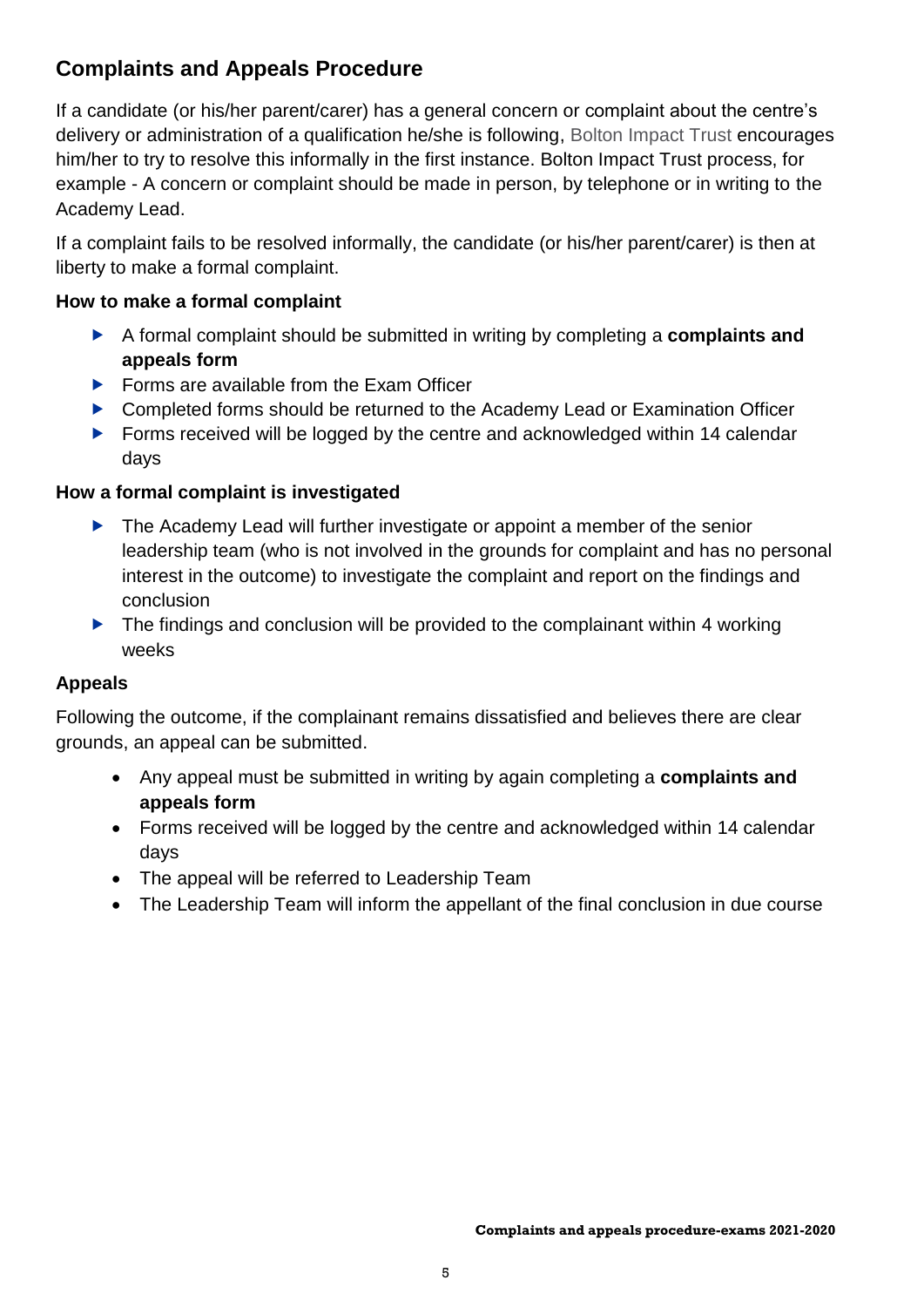#### **Complaints and Appeals form**

**FOR CENTRE USE ONLY**

Date received

Please tick box to indicate the nature of your complaint/appeal Reference No.

- $\Box$  Complaint/appeal against the centre's delivery of a qualification
- $\Box$  Complaint/appeal against the centre's administration of a qualification

| Name of complainant/appellant                                                                                                                                                        |                                                                                                                                      |  |  |  |  |
|--------------------------------------------------------------------------------------------------------------------------------------------------------------------------------------|--------------------------------------------------------------------------------------------------------------------------------------|--|--|--|--|
| Candidate name if different to<br>complainant/appellant                                                                                                                              |                                                                                                                                      |  |  |  |  |
| Please state the grounds for your complaint/appeal below                                                                                                                             |                                                                                                                                      |  |  |  |  |
|                                                                                                                                                                                      |                                                                                                                                      |  |  |  |  |
|                                                                                                                                                                                      |                                                                                                                                      |  |  |  |  |
|                                                                                                                                                                                      |                                                                                                                                      |  |  |  |  |
|                                                                                                                                                                                      |                                                                                                                                      |  |  |  |  |
|                                                                                                                                                                                      |                                                                                                                                      |  |  |  |  |
|                                                                                                                                                                                      |                                                                                                                                      |  |  |  |  |
|                                                                                                                                                                                      |                                                                                                                                      |  |  |  |  |
|                                                                                                                                                                                      |                                                                                                                                      |  |  |  |  |
|                                                                                                                                                                                      |                                                                                                                                      |  |  |  |  |
|                                                                                                                                                                                      |                                                                                                                                      |  |  |  |  |
| names etc. and provide any evidence you may have to support what you say                                                                                                             | If your complaint is lengthy please write as bullet points; please keep to the point and include relevant detail such as dates,      |  |  |  |  |
| Your appeal should identify the centre's failure to follow procedures as set out in the relevant policy, and/or issues in<br>teaching and learning which have impacted the candidate |                                                                                                                                      |  |  |  |  |
|                                                                                                                                                                                      | If necessary, continue on an additional page if this form is being completed electronically or overleaf if hard copy being completed |  |  |  |  |
| Detail any steps you have already taken to resolve the issue(s) and what you would consider to be a good<br>resolution to the issue(s)                                               |                                                                                                                                      |  |  |  |  |
|                                                                                                                                                                                      |                                                                                                                                      |  |  |  |  |
|                                                                                                                                                                                      |                                                                                                                                      |  |  |  |  |
|                                                                                                                                                                                      |                                                                                                                                      |  |  |  |  |
|                                                                                                                                                                                      |                                                                                                                                      |  |  |  |  |
|                                                                                                                                                                                      |                                                                                                                                      |  |  |  |  |
| Complainant/appellant signature:                                                                                                                                                     | Date of signature:                                                                                                                   |  |  |  |  |

**This form must be completed in full; an incomplete form will be returned to the complainant/appellant**

**Complaints and appeals procedure-exams 2021-2020**